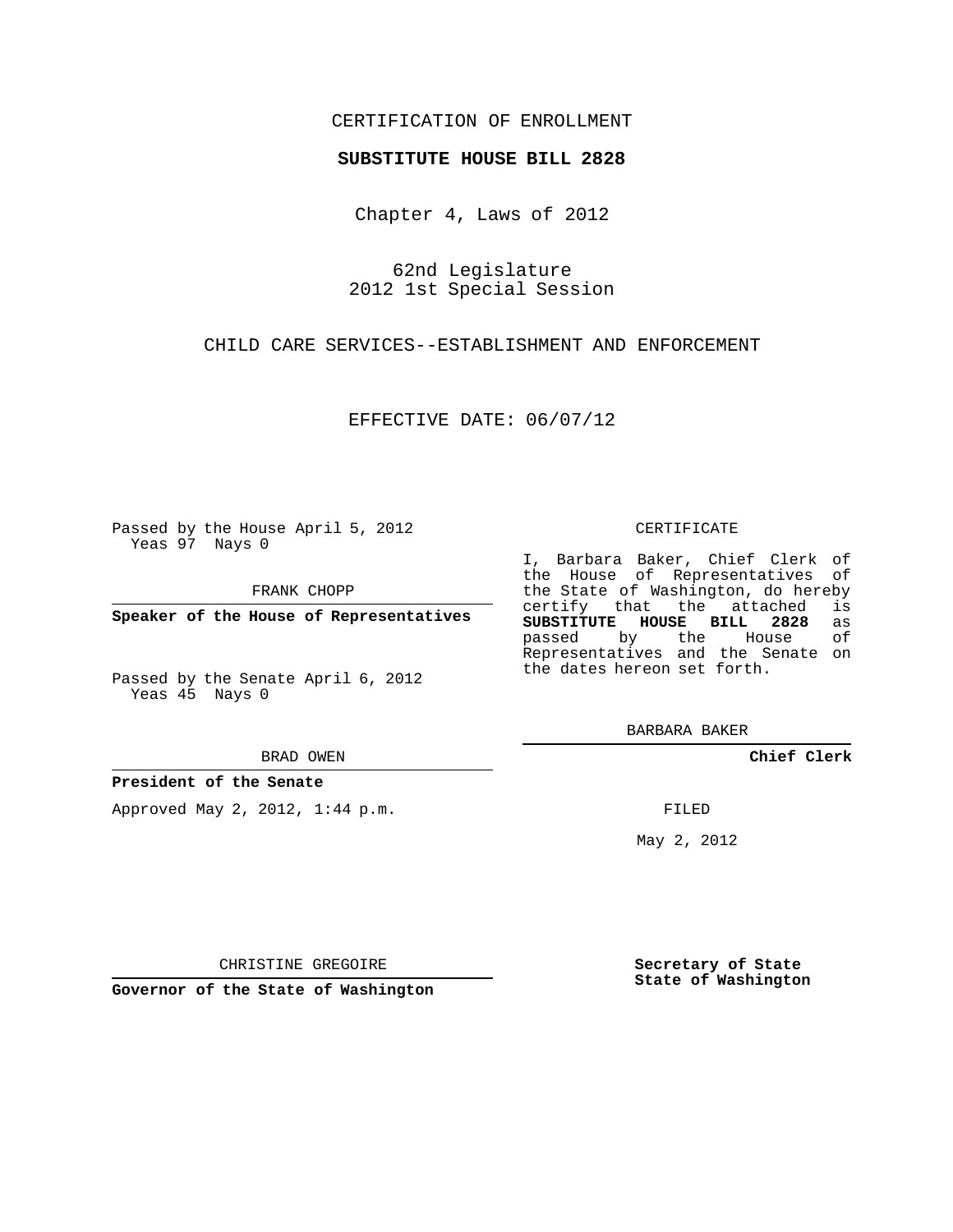# **SUBSTITUTE HOUSE BILL 2828** \_\_\_\_\_\_\_\_\_\_\_\_\_\_\_\_\_\_\_\_\_\_\_\_\_\_\_\_\_\_\_\_\_\_\_\_\_\_\_\_\_\_\_\_\_

\_\_\_\_\_\_\_\_\_\_\_\_\_\_\_\_\_\_\_\_\_\_\_\_\_\_\_\_\_\_\_\_\_\_\_\_\_\_\_\_\_\_\_\_\_

Passed Legislature - 2012 1st Special Session

**State of Washington 62nd Legislature 2012 1st Special Session** By House Ways & Means (originally sponsored by Representative Hunter) READ FIRST TIME 04/05/12.

 AN ACT Relating to removing the requirement that the department of social and health services or the department of early learning take appropriate action to establish or enforce support obligations whenever it receives an application for subsidized child care services or working connections child care services; amending RCW 74.20.040 and 74.20.330; providing an effective date; and declaring an emergency.

7 BE IT ENACTED BY THE LEGISLATURE OF THE STATE OF WASHINGTON:

 8 **Sec. 1.** RCW 74.20.040 and 2011 1st sp.s. c 42 s 9 are each amended 9 to read as follows:

 (1) Whenever the department receives an application for public 11 assistance on behalf of a child, ((or-the-department-receives-an 12 application for subsidized child care services or working connections  $ehild-eare-services<sub>r</sub>)$ ) the department ((or-the-department-of-early 14 <del>learning</del>)) shall take appropriate action under the provisions of this chapter, chapter 74.20A RCW, or other appropriate statutes of this state to establish or enforce support obligations against the parent or other persons owing a duty to pay support moneys.

18 (2) The secretary may accept a request for support enforcement 19 services on behalf of persons who are not recipients of public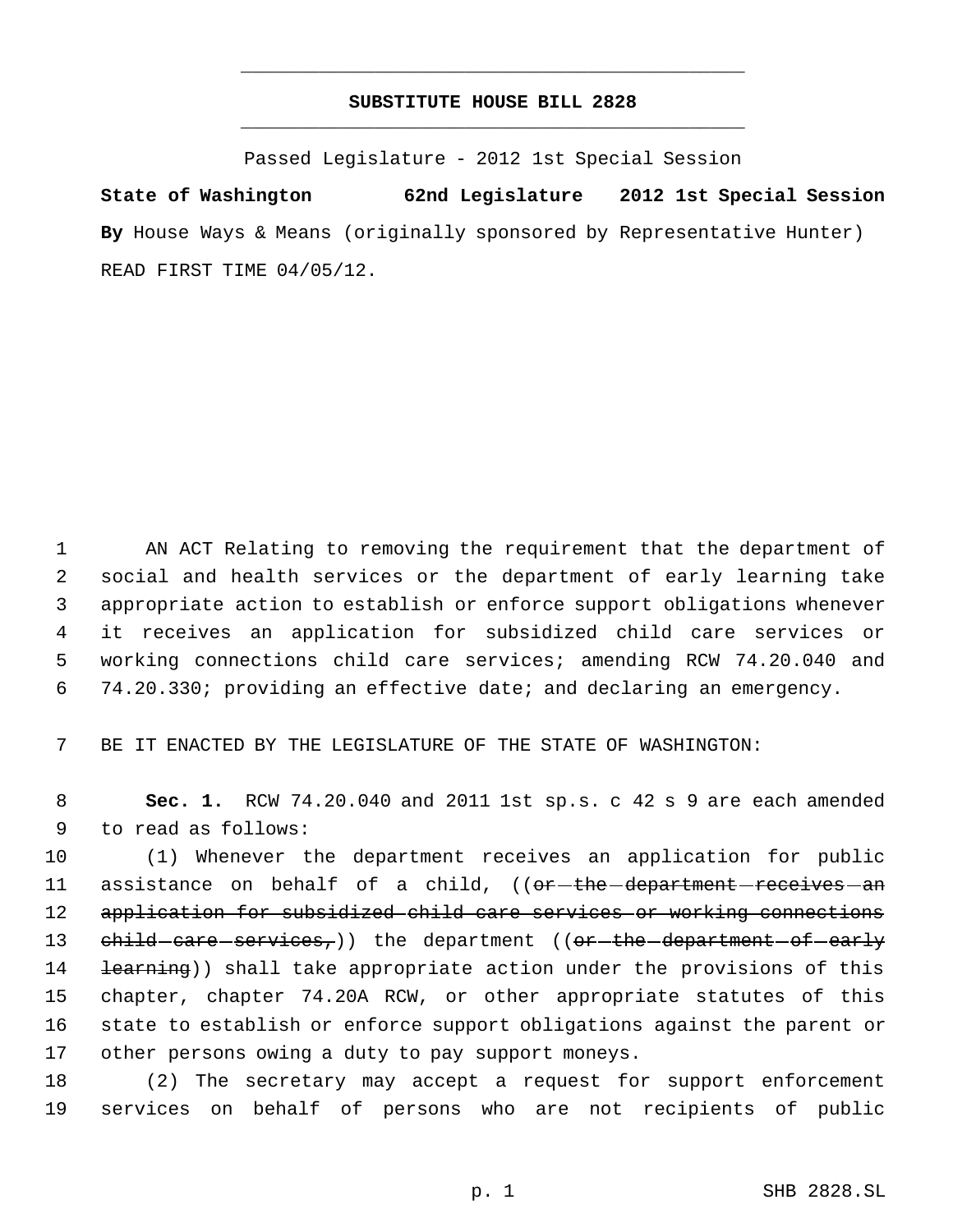assistance and may take appropriate action to establish or enforce support obligations against the parent or other persons owing a duty to pay moneys. Requests accepted under this subsection may be conditioned upon the payment of a fee as required by subsection (6) of this section or through regulation issued by the secretary. The secretary may establish by regulation, reasonable standards and qualifications for support enforcement services under this subsection.

 (3) The secretary may accept requests for support enforcement services from child support enforcement agencies in other states operating child support programs under Title IV-D of the social security act or from foreign countries, and may take appropriate action to establish and enforce support obligations, or to enforce subpoenas, information requests, orders for genetic testing, and collection actions issued by the other agency against the parent or other person owing a duty to pay support moneys, the parent or other person's employer, or any other person or entity properly subject to child support collection or information-gathering processes. The request shall contain and be accompanied by such information and documentation as the secretary may by rule require, and be signed by an authorized representative of the agency. The secretary may adopt rules setting forth the duration and nature of services provided under this subsection.

 (4) The department may take action to establish, enforce, and collect a support obligation, including performing related services, under this chapter and chapter 74.20A RCW, or through the attorney general or prosecuting attorney for action under chapter 26.09, 26.18, 26.20, 26.21A, or 26.26 RCW or other appropriate statutes or the common law of this state.

 (5) Whenever a support order is filed with the Washington state support registry under chapter 26.23 RCW, the department may take appropriate action under the provisions of this chapter, chapter 26.23 or 74.20A RCW, or other appropriate law of this state to establish or enforce the support obligations contained in that order against the responsible parent or other persons owing a duty to pay support moneys.

 (6) The secretary, in the case of an individual who has never received assistance under a state program funded under part A and for whom the state has collected at least five hundred dollars of support, shall impose an annual fee of twenty-five dollars for each case in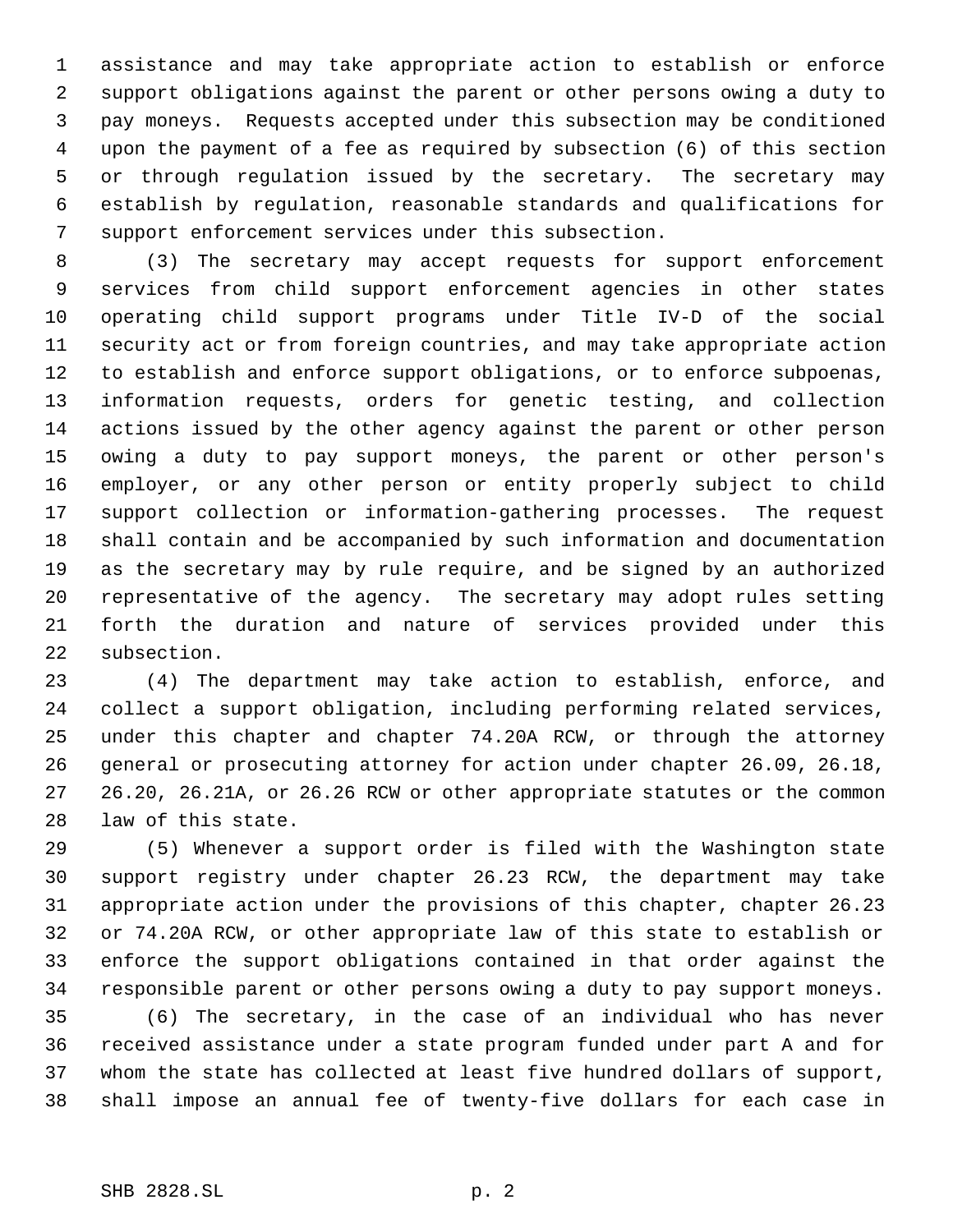which services are furnished, which shall be retained by the state from support collected on behalf of the individual, but not from the first five hundred dollars of support. The secretary may, on showing of necessity, waive or defer any such fee or cost.

 (7) Fees, due and owing, may be retained from support payments directly or collected as delinquent support moneys utilizing any of the remedies in chapter 74.20 RCW, chapter 74.20A RCW, chapter 26.21A RCW, or any other remedy at law or equity available to the department or any agencies with whom it has a cooperative or contractual arrangement to establish, enforce, or collect support moneys or support obligations.

 (8) The secretary may waive the fee, or any portion thereof, as a part of a compromise of disputed claims or may grant partial or total charge off of said fee if the secretary finds there are no available, practical, or lawful means by which said fee may be collected or to facilitate payment of the amount of delinquent support moneys or fees owed.

 (9) The secretary shall adopt rules conforming to federal laws, including but not limited to complying with section 7310 of the federal deficit reduction act of 2005, 42 U.S.C. Sec. 654, and rules and regulations required to be observed in maintaining the state child support enforcement program required under Title IV-D of the federal social security act. The adoption of these rules shall be calculated to promote the cost-effective use of the agency's resources and not otherwise cause the agency to divert its resources from its essential functions.

 **Sec. 2.** RCW 74.20.330 and 2011 1st sp.s. c 42 s 10 are each amended to read as follows:

 (1) Whenever public assistance is paid under a state program funded under Title IV-A of the federal social security act as amended by the personal responsibility and work opportunity reconciliation act of 1996, and the federal deficit reduction act of 2005, each applicant or recipient is deemed to have made assignment to the department of any rights to a support obligation from any other person the applicant or recipient may have in his or her own behalf or in behalf of any other family member for whom the applicant or recipient is applying for or receiving public assistance, including any unpaid support obligation or support debt which has accrued at the time the assignment is made.